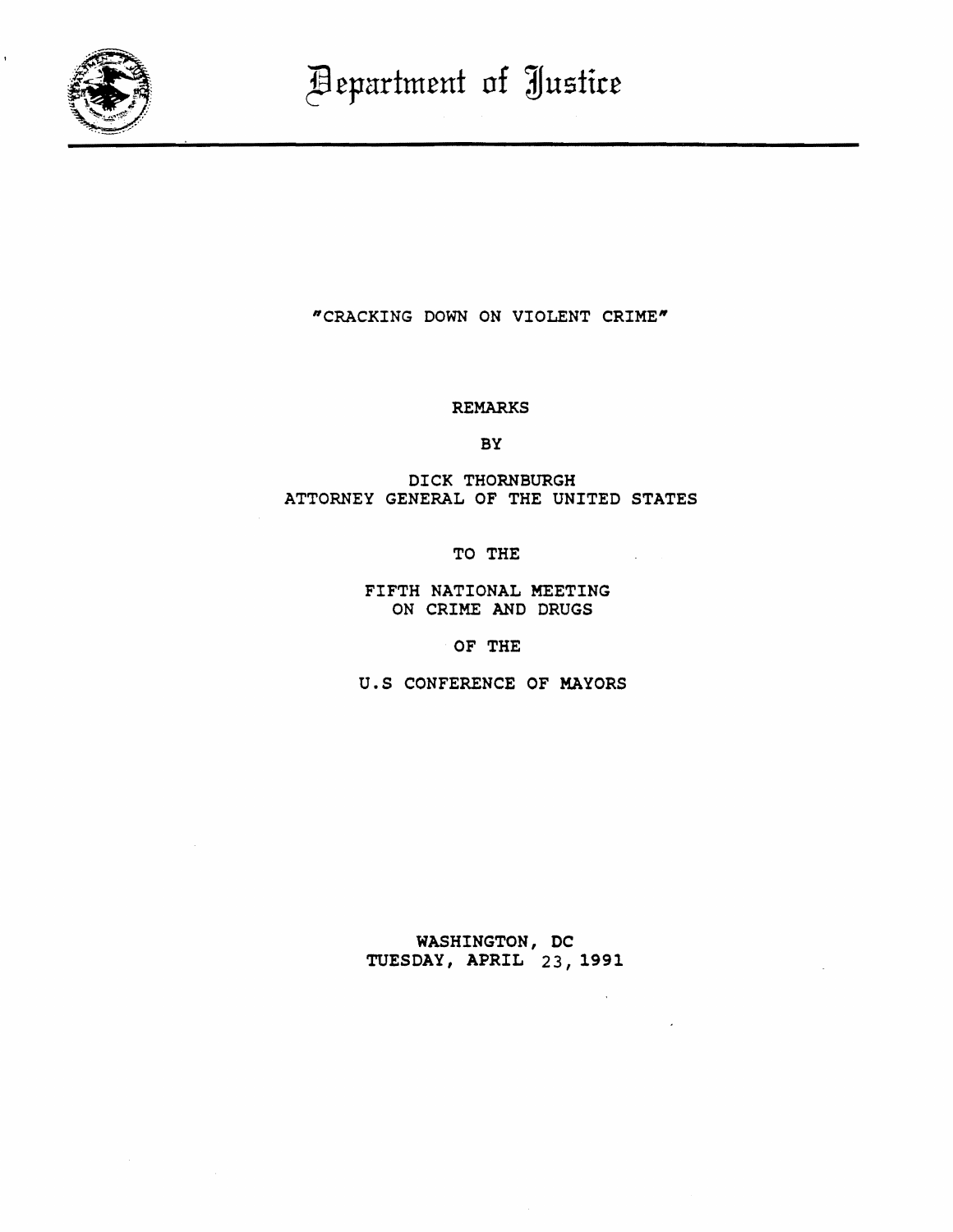I am here today to talk to you about violent crime in America -- a tough subject I know I don't have to soften for this audience. Who knows better the shock of violence -- and its vicious and tragic reverberations -- than the mayors of the united states who must daily look down your own mean streets? I share your sense of loss and frustration, but we've got to do more than bow our heads in very human sorrow. We must act -- and we can, and will act -- to restrain the societal horror that criminal violence has brought down upon too many of us in this land.

Its grim toll last year was six million of us. A citizen of this country is today more likely to be the victim of a violent crime than of an automobile accident. And that goes doubly, even triply for our minority populations. Indeed, black Americans are six times more likely to be homicide victims today than their white counterparts. I could go on with these chilling statistics, but they would only reiterate tragedy. What I want to do, instead, is offer some real prospects for staying the deadly hand of criminal violence, for lessening the dangers that demean our streets and fill our citizens with fear.

I.

Much has been said about the need to treat the root causes of crime in America. That laudable attempt has gone on for decades, and will continue, I assume, into the future. But the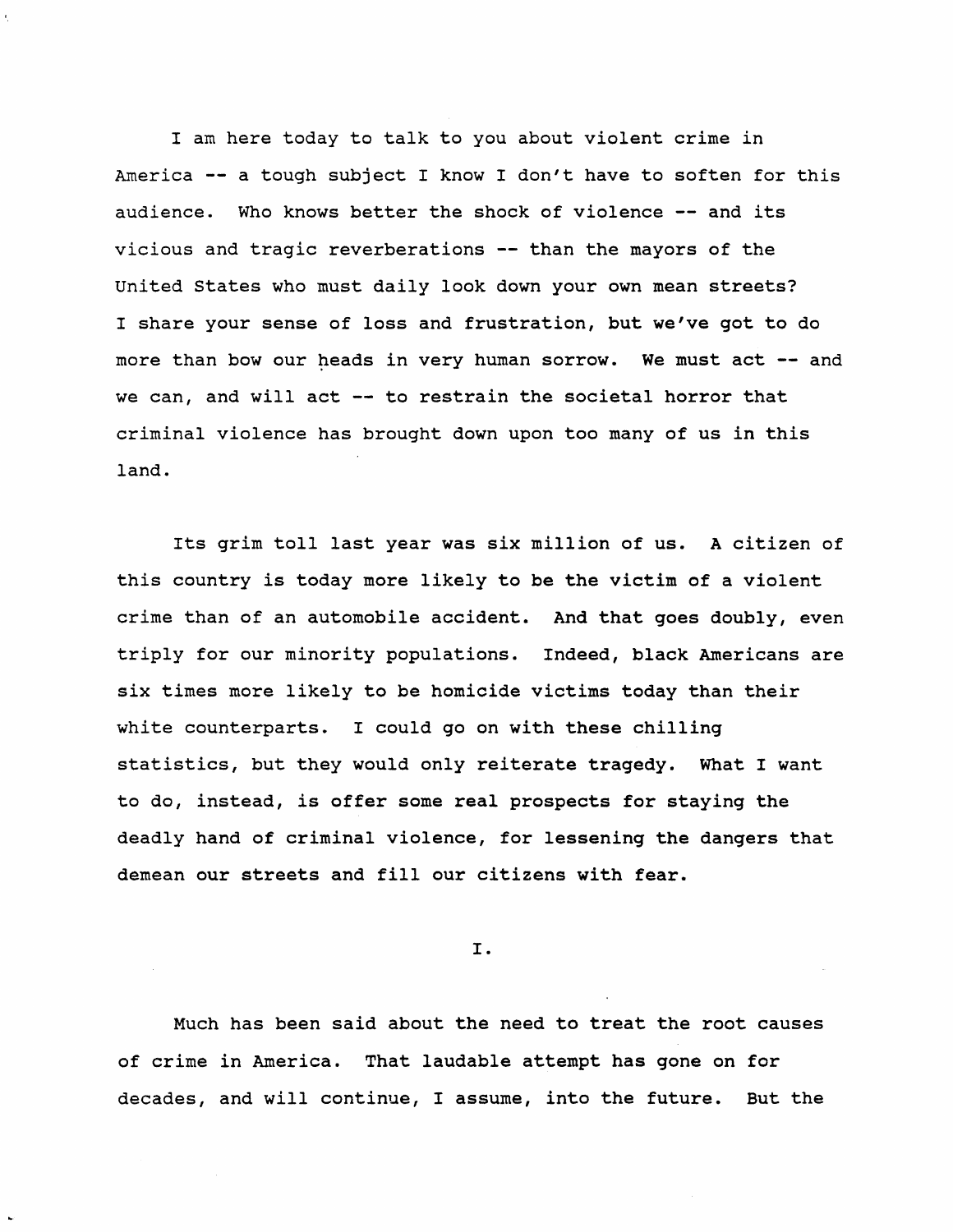carnage in our streets demands attention today. The plain truth is, the American people demand action now to stop violent crime, whatever its causes. And that is what the President, in turn, is demanding from law enforcement -- and, in particular, from Congress by submitting his Comprehensive crime Control Bill.

President Bush has suggested how long good men and women might need to reflect on his proposals to help in bringing a halt to criminal violence. "If our forces could win the ground war in 100 hours," he said on March 6, in the very aftermath of our Gulf victory, "surely the Congress can pass this legislation in 100 days."

This is Day Forty-Eight. The President's Comprehensive Crime Control Bill is still before committees of both house. Debate has been protracted. And I must tell you, it has become, regretfully, a too familiar talkfest over panaceas and legalities that do not address the present sense of endangerment felt by the American people -- a sense of endangerment that threatens what I have always called the first civil right of every American: the right to be free from fear in our homes, on our streets, and in our communities.

That right is what some 650 law enforcement officials and concerned citizens took up at our recent Violent Crime Summit

 $- 2 -$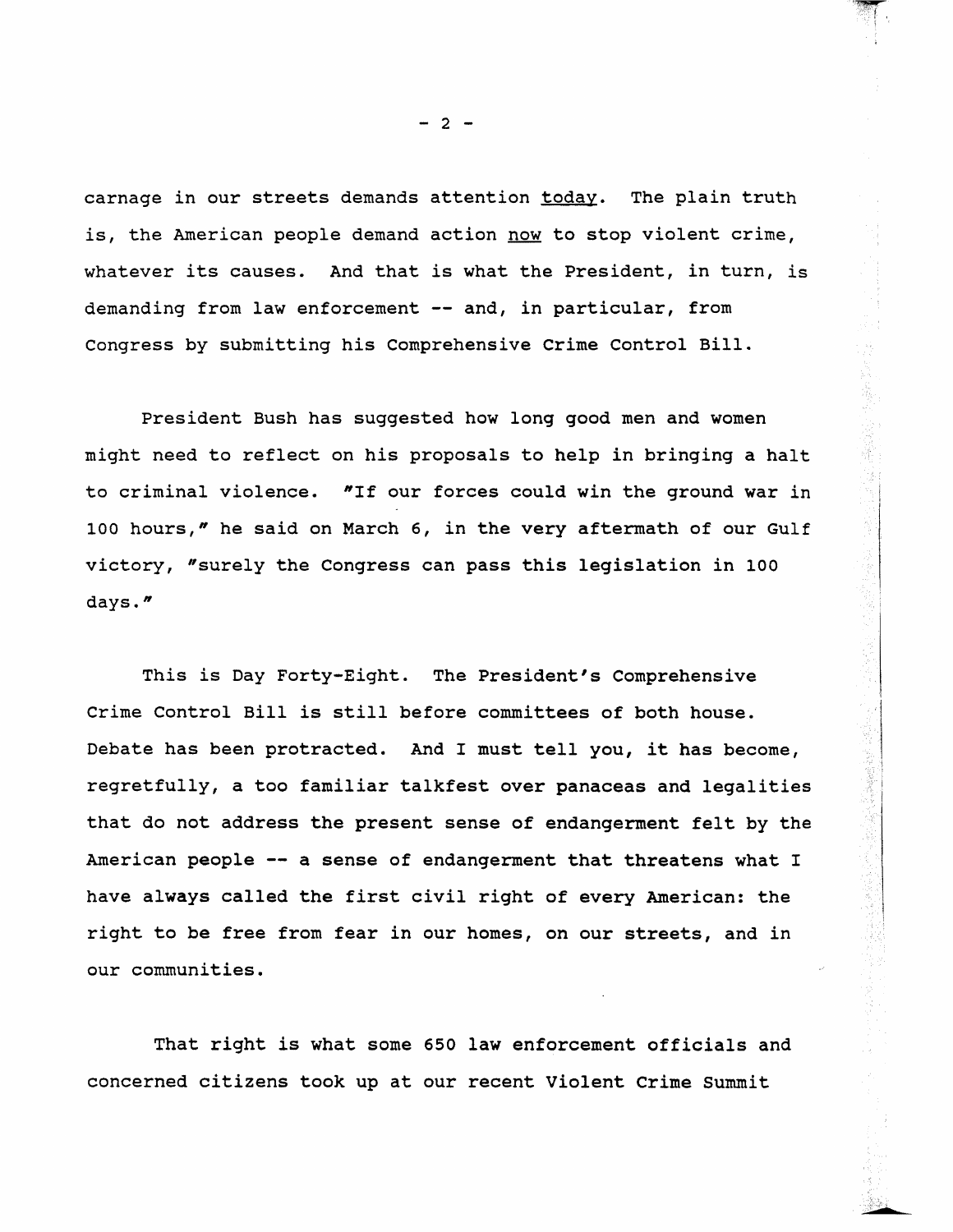here in Washington. They came from all over the country, and to a person, they joined in recognizing a fundamental principle that underlies all the new laws we are proposing. And that principle comes right down to street level: the most effective way to reduce violent crime is simply to get violent criminals off the streets and into prison.

Incarceration works. The key is turning the key in the lock.

But that key must also be turned with dispatch. One lesson we learned from the Crime summit was the dire consequences of the law's delay. Chief Reuben Greenberg -- of Charleston, S.C. -pointed out how violent criminals do not readily connect their crimes with subsequent punishment. They have very short views of the future, seldom taking account of consequences. The answer? Get them off the streets, says Chief Greenberg, through the justice system, and into prison -- while the connection between crime and punishment is still there to be made.

Chief Greenberg's admonition speaks right to what the President's Crime Bill seeks to achieve: certain and swift apprehension, prosecution, and incarceration, so that violent criminals are held fully accountable for their actions.

Some critics have complained that we're becoming too tough, that we're locking away too many of these violent offenders.

 $- 3 -$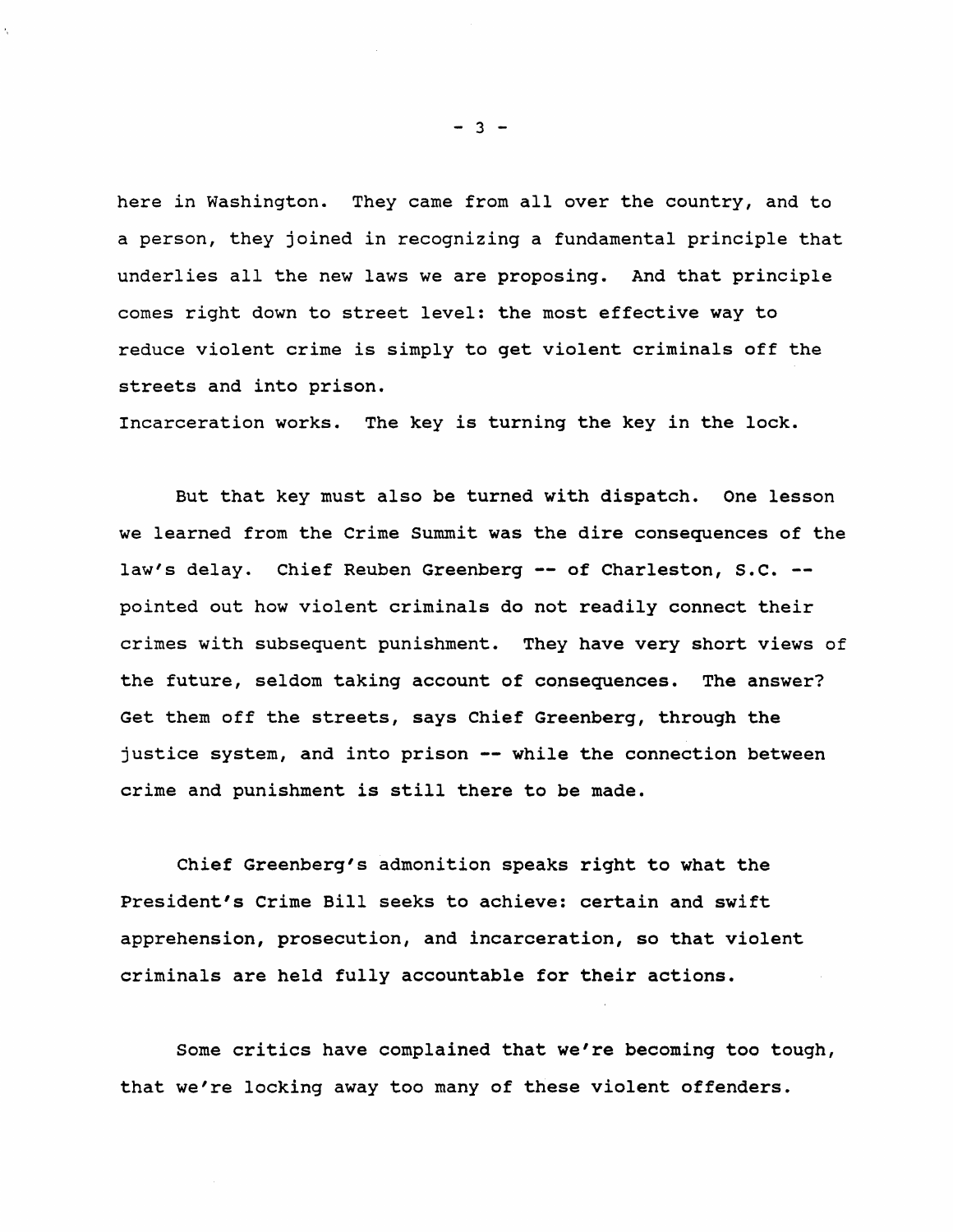Well, before finalizing any such conclusion, they should go visit housing projects ravaged by drugs and violent crime, or speak to the mother who fears to send her child to school and waits in apprehension for that child's safe and drug-free return, or ask those six million victims of criminal violence last year: Are we being tough enough on violent criminals?

You know what you'd hear back. We must do more to end these vicious threats to life and limb and property, and we must do it together. Fully ninety-five percent of all felonies are nonfederal cases, handled by state and local law enforcement. But we  $-$  the Feds  $-$  can help by establishing the kinds of partnerships that are working so well in our joint drug enforcement task forces, based in major communities across the country, and by grant programs and asset forfeiture sharing, which pump federal funds into state and local police budgets. And we can also help point the way -- as I will try to do today -- toward more comprehensive measures against violent crime that can overcome the frustration of the police, the lingering legal doubt that so often produces the law's delay.

II.

The price for the law's delay is most harshly paid in our procrastination over the death penalty. At present, the least

 $-4$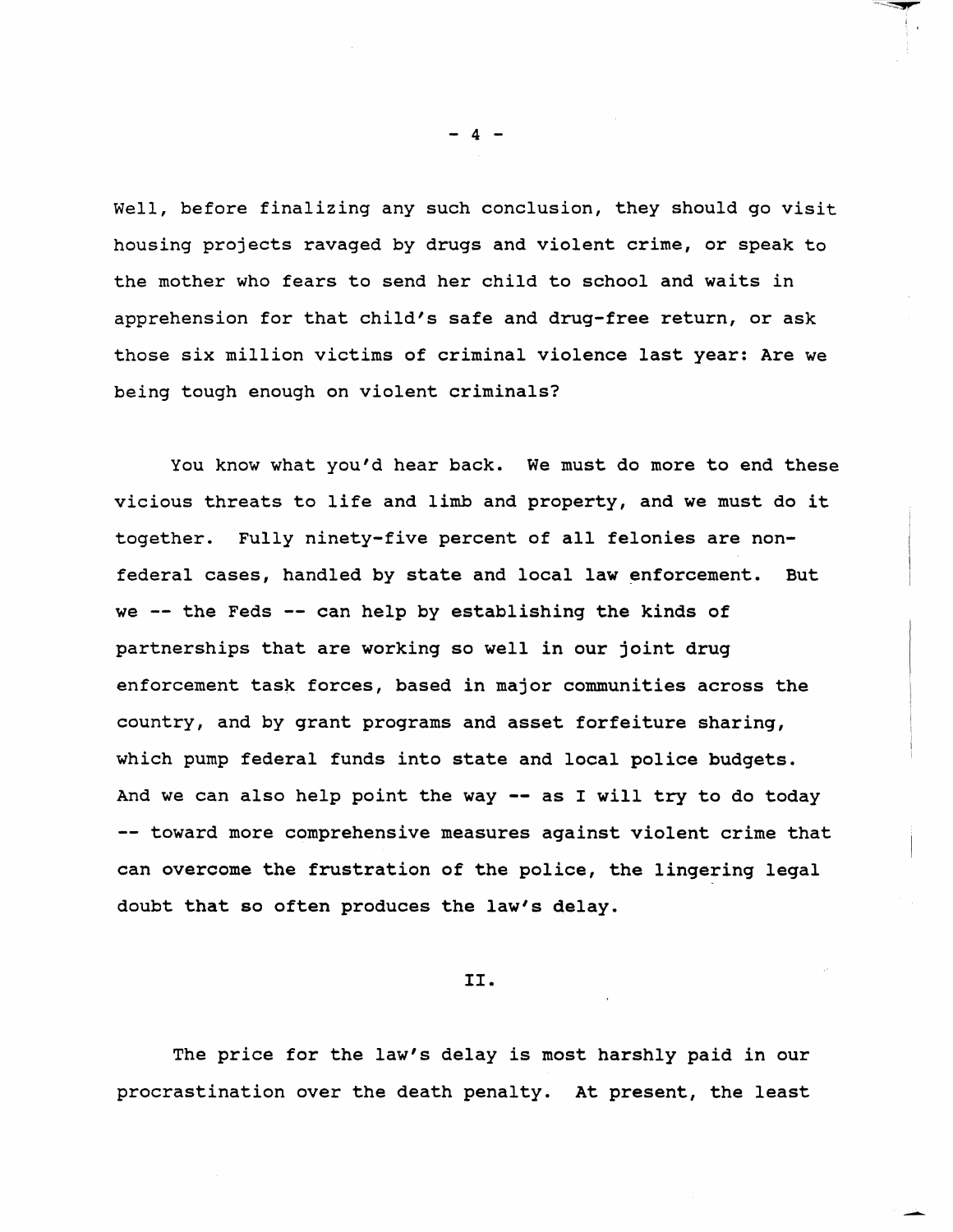certain punishment -- the one most often mocked by the law's delay -- is the ultimate sanction. Some still oppose the death penalty as a matter of principle, to be sure, but that debate, legally, is over. The Supreme Court has upheld its constitutionality, and 37 states along with the federal government presently provide for its imposition.

Federal law allows capital punishment for, among other crimes, presidential assassination, airplane hijacking resulting in death, and fatal acts of terrorism. The President's Crime Bill would extend these capital offenses to include further modern-day savageries -- for example, heinous drug crimes, such as the murder of witnesses or trial judges ordered by drug lords, or the reckless homicide randomly incident to armed drug warfare.

Save for a few, however, these statutes are inoperative. They languish for lack of Congressional action to provide constitutional procedures implementing the death penalty. Clearly, Congress should take steps to end this charade of laws on the books that cannot be enforced.

But there is more. The death penalty is also tied up by endless court appeals. The other day, Texas Attorney General Dan Morales came by to tell me that their most recent execution was of a condemned man on death row since 1980. The next likely

 $-5 -$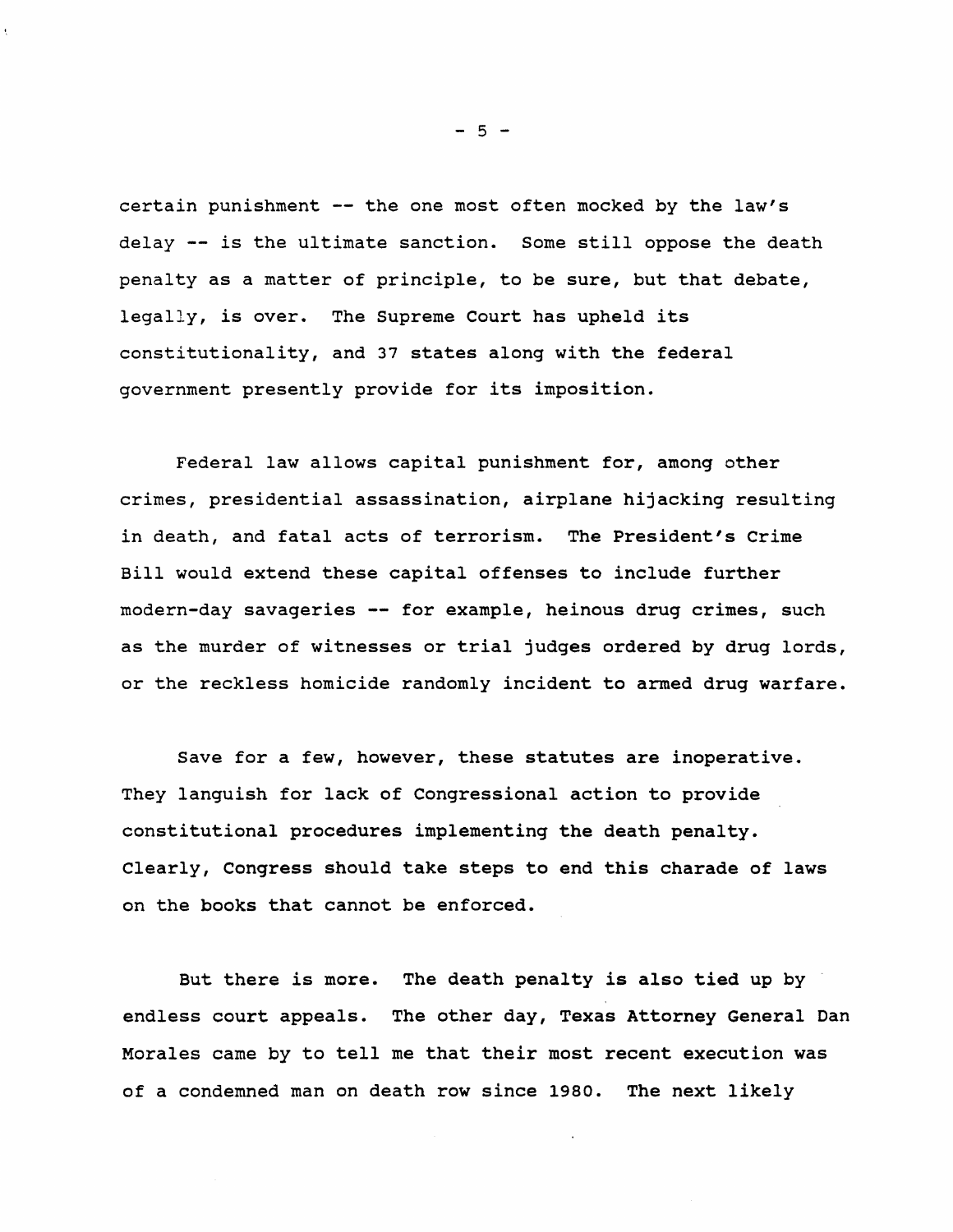execution, he added, would be of a man condemned since 1976. These are delays of ten and fifteen years -- all made possible by repetitive resort, usually for manifestly inadequate cause, to the writ of habeas corpus.

That, like much else in our penal jurisprudence, is changing. Only last week, the Supreme Court ruled, six to three, against continued "abuse of the writ." In McCleskey v. Zant, the Court held any submission of a second writ to far tighter restrictions -- for example, there must be good cause for not having raised an applicable constitutional argument in the first place, on the initial round of appeals.

But the Court cannot impose the overall orderly process that a commission, chaired by former Justice Lewis F. Powell, Jr., has recommended. The President's Comprehensive Crime Bill adopts the Powell reforms. These reforms would allow only one appeal on the writ following exhaustion of all other State court remedies, within a set time limit. The condemned man would have the assistance of competent, court-appointed counsel to see that his rights are fully protected on his appeal to the Supreme Court. New safeguards would also be built into the law to remove any potential taint of racial prejudice in all trial proceedings by prosecutors, jurors, or the judge. The condemned man would, to

 $- 6 -$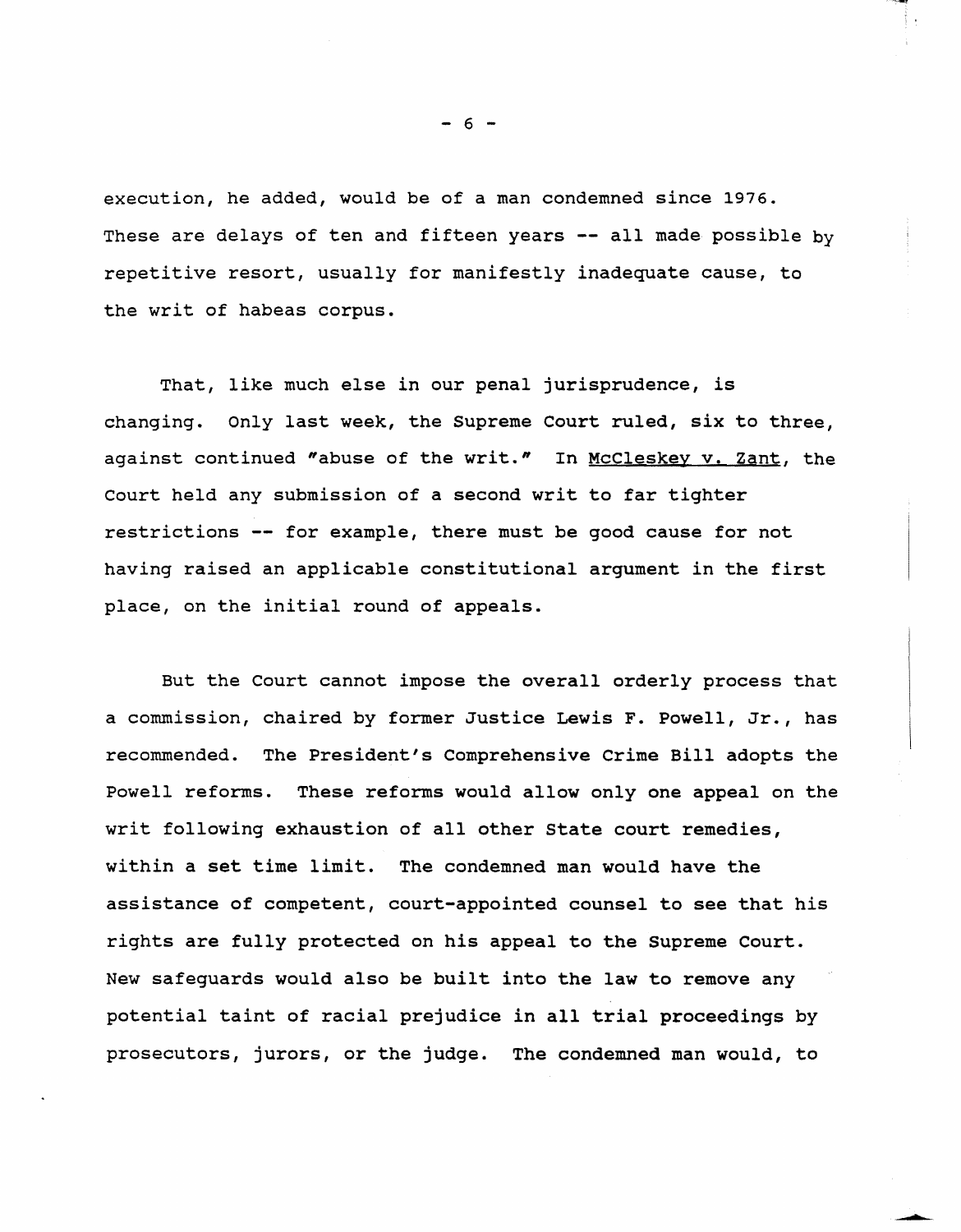be sure, have his day in court, but so would justice itself either way -- be sooner, and finally, done.

## III.

But there is a larger fault in the criminal law  $-$ - not one of delay, but of deliberate omission. I am speaking of the Exclusionary Rule, which requires that evidence be omitted altogether from the prosecutor's case when such evidence has been obtained by law enforcement in ways challengeable under the Fourth Amendment.

We have long believed the Exclusionary Rule is not the best means -- nor even the constitutionally required means -- to protect our citizens against illegal search and seizure under the Fourth Amendment. So, once again, we are asking Congress to enact a general exception to the Rule that would preserve such evidence for trial if the law enforcement officer acted in "good faith."

In doing so, we are seeking to extend the exception to the Exclusionary Rule that the Supreme Court has already ruled constitutional in United States v. Leon, where a "good faith" exception was made for searches requiring a warrant. The Crime Bill would preserve evidence from all searches and seizures

 $-7 -$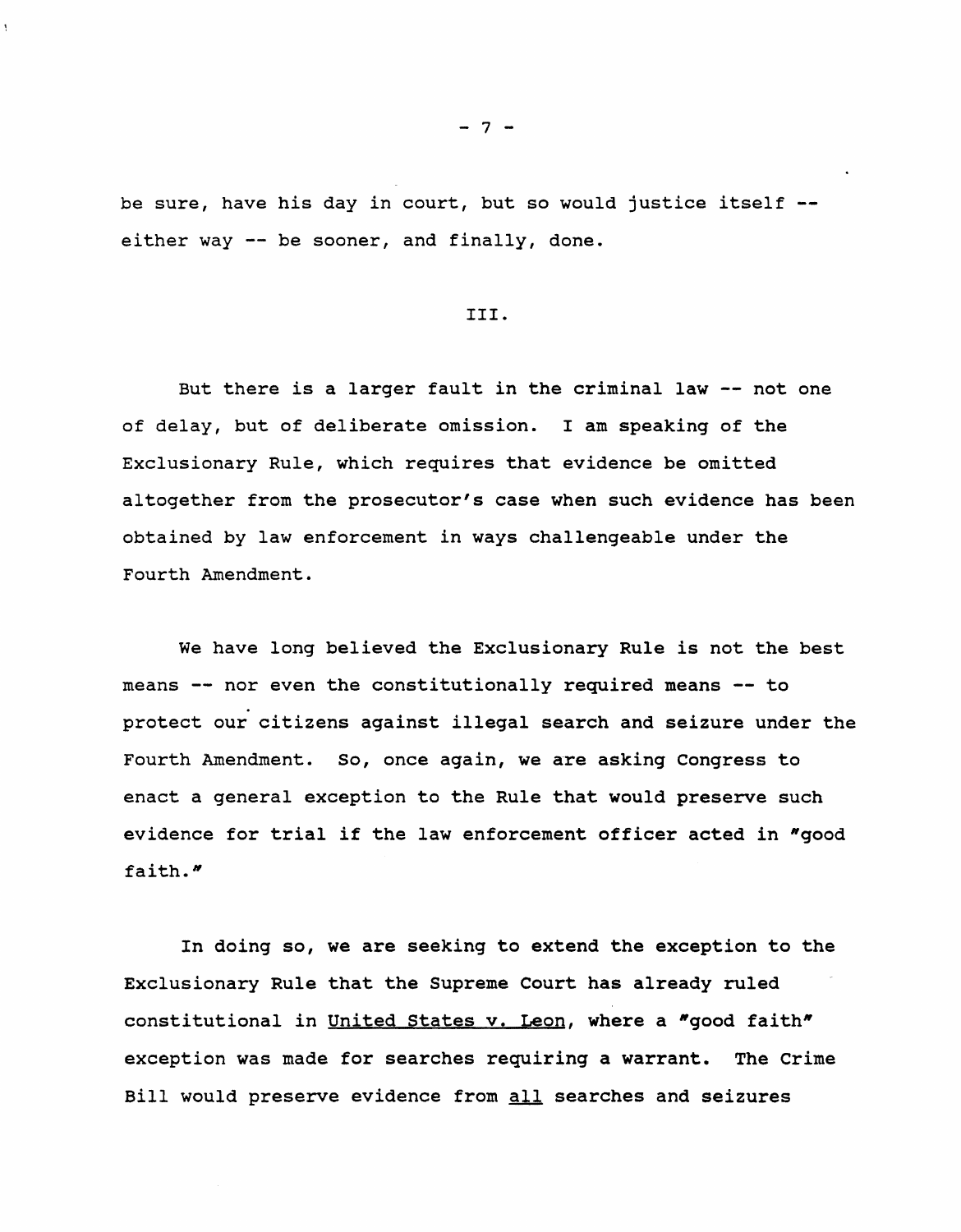undertaken in "good faith." Such evidence, seized suddenly at the scene of a drug crime, *is* particularly helpful in drug and firearms cases.

Back *in* 1926, Judge Cardozo famously ruled for the State of New York: "The criminal is not to go free because the constable has blundered." In the early 1960's, a bare majority of Justices appeared, instead, to hold the blunder to be a greater evil than the crime. But *in* Leon, the Court recalled that the Exclusionary Rule was "a judicially created remedy designed generally to safeguard Fourth Amendment rights through its deterrent effect, rather than a personal constitutional right of the party aggrieved." The Justices then asked, sensibly, how the constable would be deterred from wrongful search if he were entirely unconscious of his blunder?

And the Court's answer: "Excluding the evidence can in no way affect his future conduct unless it is to make him less willing to do his duty." I've stressed this last to make you aware of the paradox this legal omission creates. Why, indeed, should the criminal ever go free? But isn't it far worse to return the constable to the streets, smarting from the loss of his case, determined not to blunder into apprehending any criminal ever again?

 $- 8 -$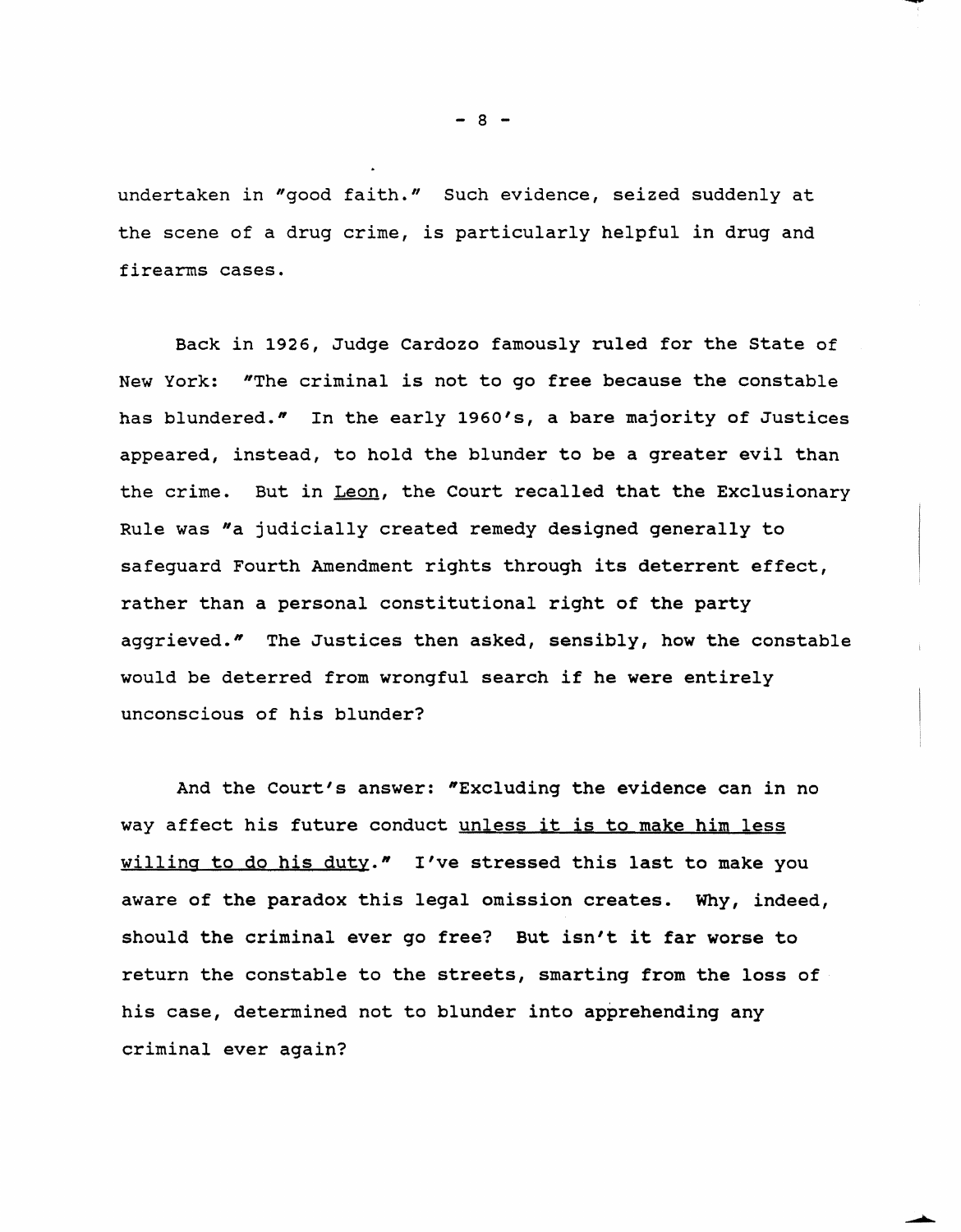But beyond these statutory reforms, there are broader, more far-reaching aspects to our right to be free of fear. President Bush reminds us of the guarantee that right carries for domestic tranquility: "When we ask what kind of society the American people deserve -- what kind of society we hope to pass on to our children -- our goal must be a nation in which law-abiding citizens are safe and feel safe."

That should be our ideal. Yet too often we hear critics say that America is a violent society. We have always resorted to violence, runs their argument, which once moved lawlessly westward, and now surges back into our urban canyons with the vicious venturism of the drug wars. While understanding some of this criticism, I cannot accept that regressive view of our communities. Like the President, I see us as a law-abiding society, undeservedly plagued by violence. And I believe that violence -- far from being part of our nature -- is a criminal force that denatures our very freedoms.

I do not believe we need live today by yesterday's Law of the six Gun. The real problems -- as many told us at the Crime Summit -- arise out of what, variously, we do with guns. The President's approach is aimed at all dangerous criminals and the

 $-9 -$ 

IV.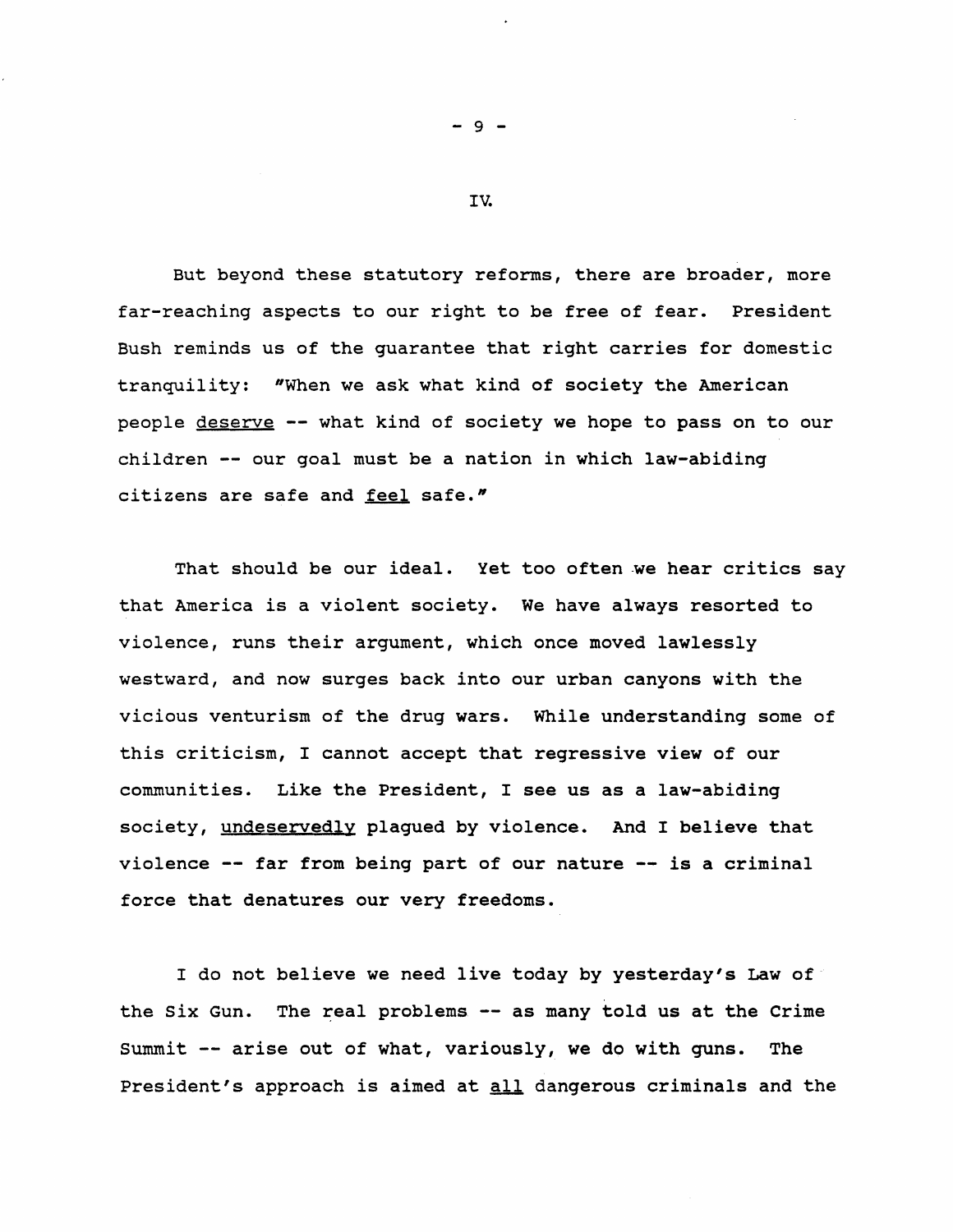life-threatening way they use guns, no matter what their supply source, whether the gun store or the black market.

And, whether it be the so-called Brady Bill or competing point-of-purchase proposals, let us recognize there are still serious drawbacks to any proposals regulating the over-thecounter sale of handguns. Today the records needed to make the match-up of a potential firearms purchaser with his possible criminal past do not adequately exist. To put it bluntly, we can't presently come up with the needed facts, on a consistent basis -- even within a mandated seven-day waiting period. And I want that to change. We've already begun to do so  $-$  at a cost of some \$40 million dollars. As a result, the FBI's files and your home state criminal files will soon be in sync -- a giant step forward in ensuring we can track down all those felons who pose the greatest threat to our society.

But let me warn you of something we cannot change. We cannot change the disturbing but undeniable fact that today only one out of six felons actually purchases his weapon at a sporting goods store. We cannot change where five out of six murder weapons actually come from -- the rampant, illegal, underground black market in deadly arms.

 $- 10 -$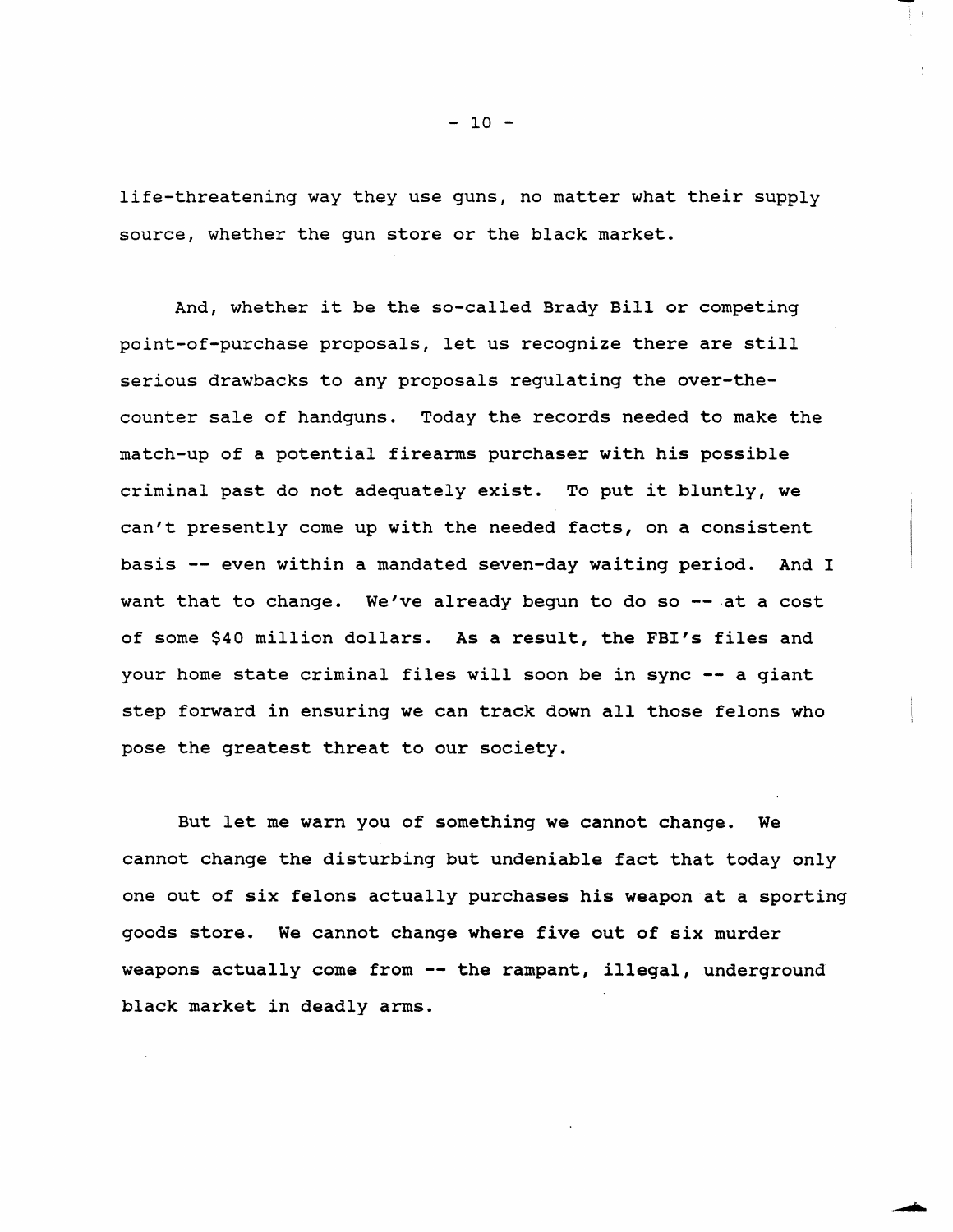We can, however, take more effective action to deal with the rogue's gallery of armed felons who would be little deterred by any gun control measure. Such criminals should be physically rounded up, along with their illegal arms. Taking these desperados and their firearms off the streets is exactly what we are doing, right this moment, through Project Triggerlock.

We launched Triggerlock last month, on my orders that every u.S. Attorney assign a designated prosecutor to work with local authorities to target criminals in their community who can be charged under the federal Armed Career Criminal Act. Those with three prior state felony convictions for violent or drug offenses will be charged whenever they are found in possession of a firearm and dangerous felons are to be indicted for illegal possession of firearms. Under federal law, they can be sentenced to as much as fifteen years imprisonment -- no probation, no parole, no plea bargaining, and no more problem to society.

And further federal legislation, part of the President's Crime Bill, can assure that the key really turns in Triggerlock.

First, mandatory penalties for illegal' possession of firearms must be strengthened. A first-time offender convicted for use or possession of a firearm during the

 $-11 -$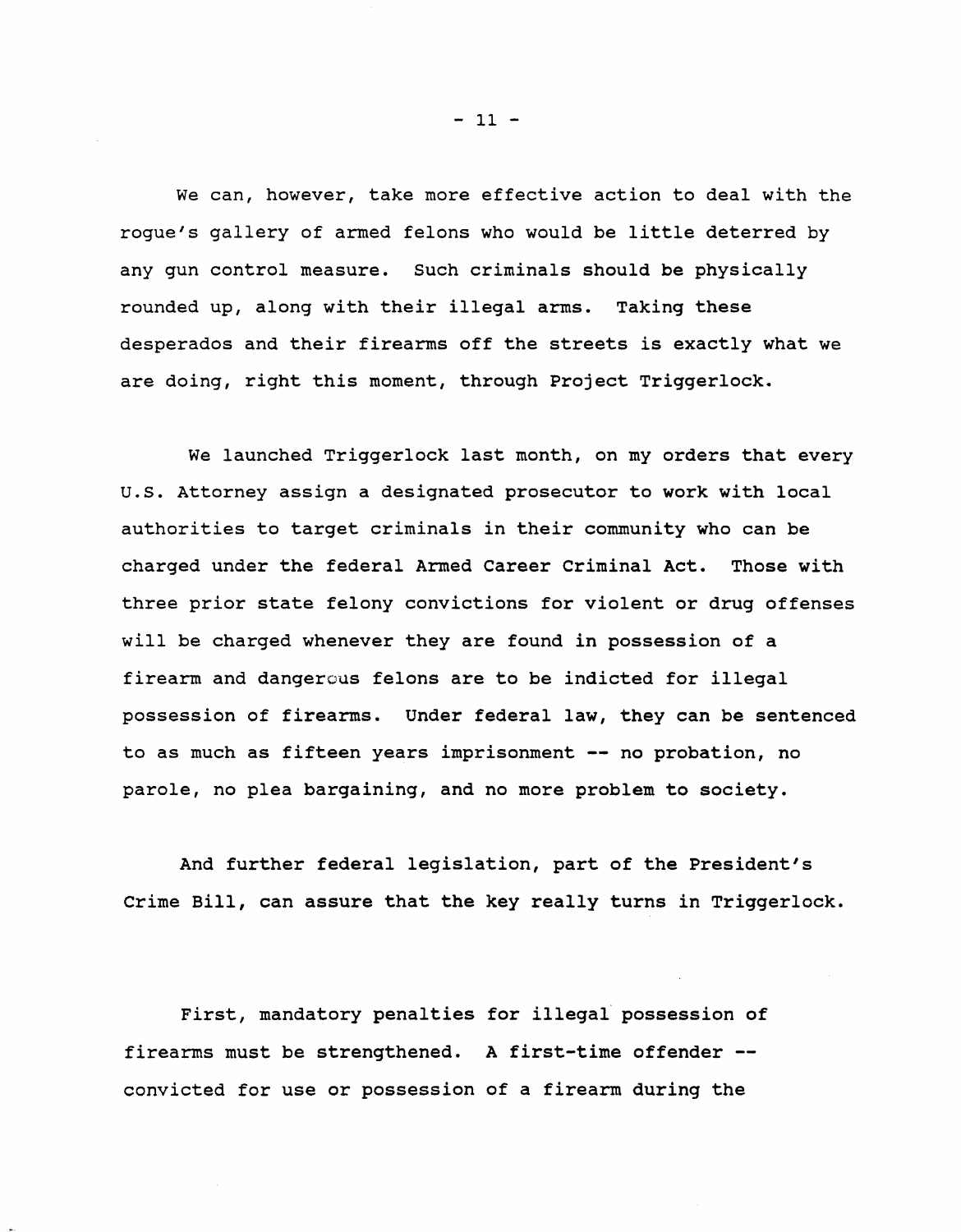commission of a felony -- will receive a minimum mandatory fiveyear sentence. The Bill contains other precise provisions that allow us to apprehend these armed felons, including stiff penalties for lying to obtain a license for a gun or even entering a school yard with a weapon.

Second, and more important, we are asking for another specific exception to the Exclusionary Rule in the case of illegal possession of firearms.

The seized weapon -- no matter how it was obtained -- should stand as evidence. The constable may be disciplined, but the firearm still goes to court and to the jury. Because the time has come -- in this grim and unequal struggle for control over criminal violence -- to employ what I have called the Inclusionary Rule.

This Inclusionary Rule holds that the gun-toting criminal will not go free because the court has blundered by failing to allow all available evidence to be presented.

Since all of you know what it is like, night by night, to face violence in your streets, I am not just asking -- I am assuming your strong support for these new federal laws against violent crime. But I also urge you to consider them as possible

 $- 12 -$ 

 $\Box$